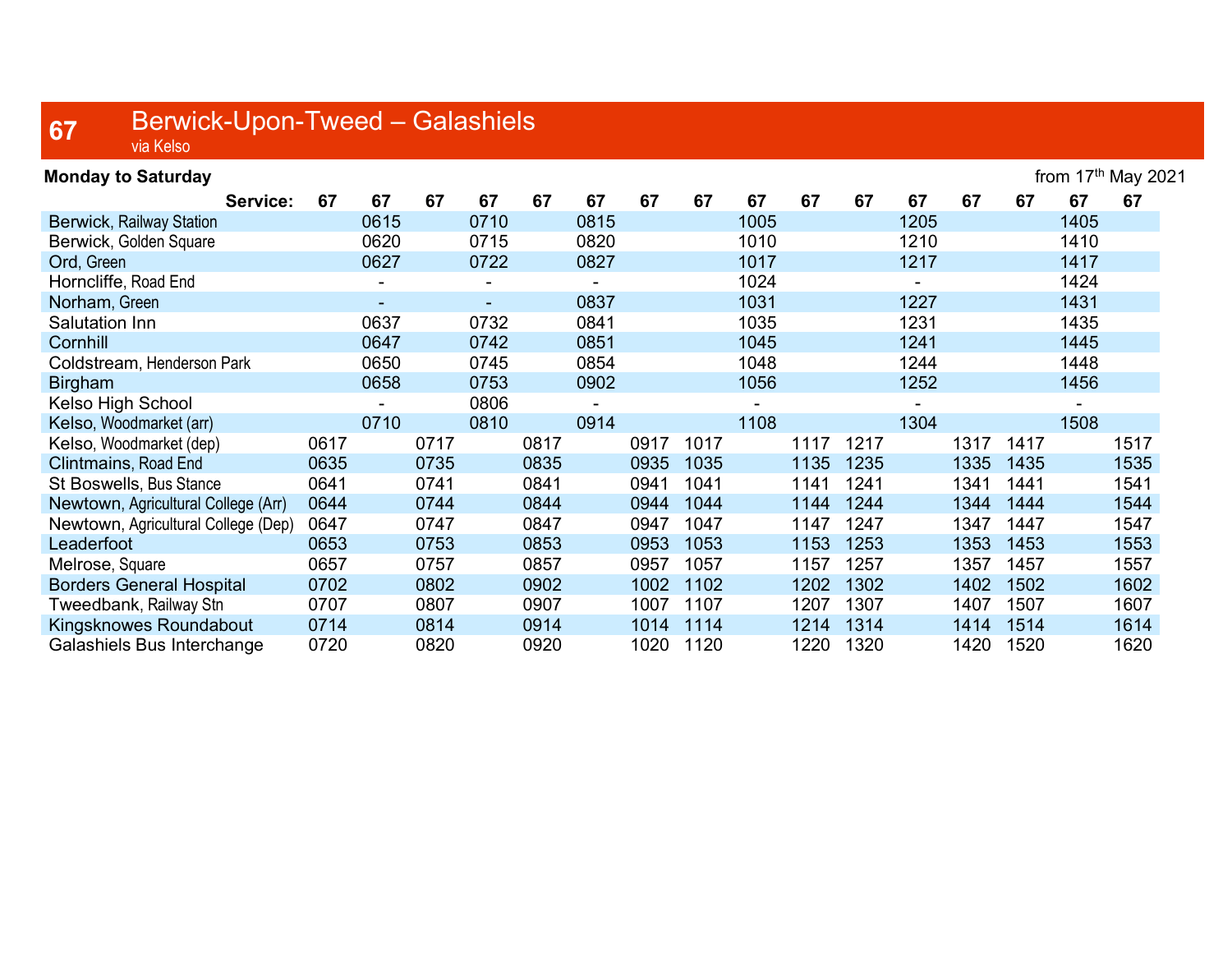| Service:                            | 67   | 67   | 67   | 67   | 67   | 67   | 67   | 67   |
|-------------------------------------|------|------|------|------|------|------|------|------|
| <b>Berwick, Railway Station</b>     |      | 1610 |      | 1710 |      |      |      |      |
| Berwick, Golden Square              |      | 1615 |      | 1715 |      |      |      |      |
| Ord, Green                          |      | 1622 |      | 1722 |      |      |      |      |
| Norham, Green                       |      | 1632 |      | 1732 |      |      |      |      |
| <b>Salutation Inn</b>               |      | 1636 |      | 1736 |      |      |      |      |
| Cornhill                            |      | 1646 |      | 1746 |      |      |      |      |
| Coldstream, Henderson Park          |      | 1649 |      | 1749 |      |      |      |      |
| <b>Birgham</b>                      |      | 1657 |      | 1757 |      |      |      |      |
| Kelso, Woodmarket (arr)             |      | 1709 |      | 1809 |      |      |      |      |
| Kelso, Woodmarket (dep)             | 1617 |      | 1717 |      | 1817 | 1917 | 2017 | 2105 |
| <b>Clintmains, Road End</b>         | 1635 |      | 1735 |      | 1835 | 1935 | 2035 | 2123 |
| <b>St Boswells, Bus Stance</b>      | 1641 |      | 1741 |      | 1841 | 1941 | 2041 | 2129 |
| Newtown, Agricultural College (Arr) | 1644 |      | 1744 |      | 1844 | 1944 | 2044 |      |
| Newtown, Agricultural College (Dep) | 1647 |      | 1747 |      | 1847 | 1947 | 2047 |      |
| Leaderfoot                          | 1653 |      | 1753 |      | 1853 | 1953 | 2053 |      |
| Melrose, Square                     | 1657 |      | 1757 |      | 1857 | 1957 | 2057 |      |
| <b>Borders General Hospital</b>     | 1702 |      | 1802 |      | 1902 | 2002 | 2102 |      |
| Tweedbank, Railway Stn              | 1707 |      | 1807 |      | 1907 | 2007 | 2107 |      |
| Kingsknowes Roundabout              | 1714 |      | 1814 |      | 1914 | 2014 | 2114 |      |
| Galashiels Bus Interchange          | 1720 |      | 1820 |      | 1920 | 2020 | 2120 |      |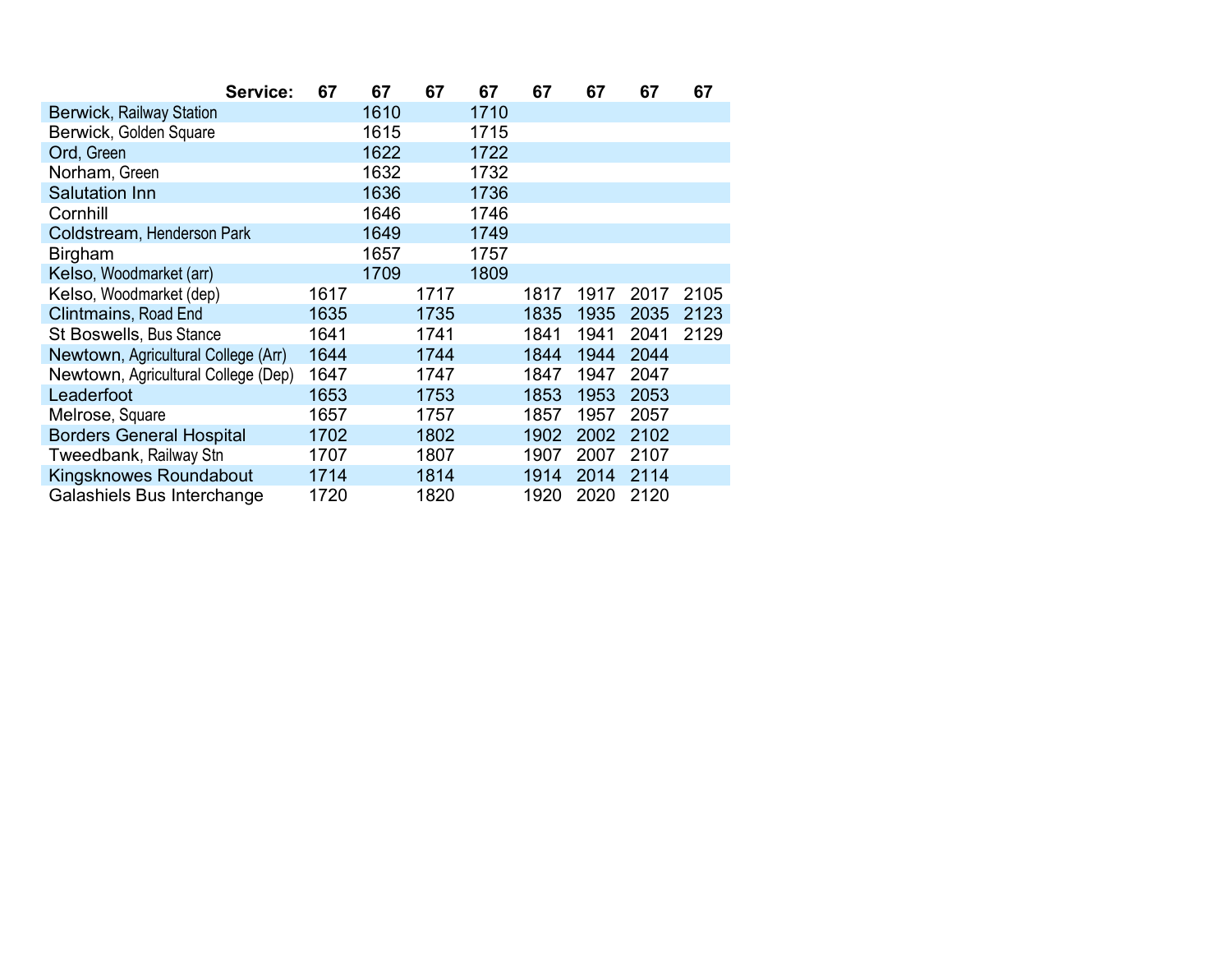## 67 Galashiels – Berwick-Upon-Tweed via Kelso

| <b>Monday to Saturday</b>           |      |      |      |      |      |      |      |      |      |      |      |      |      |             |                | from $17th$ May 2021 |
|-------------------------------------|------|------|------|------|------|------|------|------|------|------|------|------|------|-------------|----------------|----------------------|
| Note:                               |      |      |      |      |      |      |      |      |      |      |      |      | S    | <b>NSch</b> | <b>NFSC</b>    | <b>FSCH</b>          |
| Service:                            | 67   | 67   | 67   | 67   | 67   | 67   | 67   | 67   | 67   | 67   | 67   | 67   | 67   | 67          | 67             | 67                   |
| Galashiels Bus Interchange          |      | 0600 |      | 0700 |      | 0800 |      | 0900 | 1000 |      | 1100 | 1200 |      |             |                |                      |
| Kingsknowes Roundabout              |      | 0606 |      | 0706 |      | 0806 |      | 0906 | 1006 |      | 1106 | 1206 |      |             |                |                      |
| <b>Tweedbank Railway Station</b>    |      | 0613 |      | 0713 |      | 0813 |      | 0913 | 1013 |      | 1113 | 1213 |      |             |                |                      |
| <b>Borders General Hospital</b>     |      | 0618 |      | 0718 |      | 0818 |      | 0918 | 1018 |      | 1118 | 1218 |      |             |                |                      |
| Melrose, Buccleuch St               |      | 0624 |      | 0724 |      | 0824 |      | 0924 | 1024 |      | 1124 | 1224 |      |             |                |                      |
| Leaderfoot                          |      | 0628 |      | 0728 |      | 0828 |      | 0928 | 1028 |      | 1128 | 1228 |      |             |                |                      |
| Newtown, Agricultural College (Arr) |      | 0634 |      | 0734 |      | 0834 |      | 0934 | 1034 |      | 1134 | 1234 |      |             |                |                      |
| Newtown, Agricultural College (Dep) |      | 0634 |      | 0734 |      | 0834 |      | 0934 | 1034 |      | 1134 | 1234 |      |             |                |                      |
| St Boswells, Bus Stance             | 0550 | 0637 |      | 0737 |      | 0837 |      | 0937 | 1037 |      | 1137 | 1237 |      |             |                |                      |
| Clintmains, Road End                | 0556 | 0643 |      | 0743 |      | 0843 |      | 0943 | 1043 |      | 1143 | 1243 |      |             |                |                      |
| Kelso, Horsemarket (arr)            | 0614 | 0701 |      | 0801 |      | 0901 |      | 1001 | 1101 |      | 1201 | 1301 |      |             |                |                      |
| Kelso, Horsemarket (dep)            |      |      | 0715 |      | 0815 |      | 0920 |      |      | 1115 |      |      | 1315 | 1315        | 1315           | 1320                 |
| Kelso, High School                  |      |      |      |      |      |      |      |      |      |      |      |      |      |             | $\blacksquare$ | 1330                 |
| <b>Birgham</b>                      |      |      | 0725 |      | 0825 |      | 0930 |      |      | 1125 |      |      | 1325 | 1325        | 1325           | 1340                 |
| Coldstream, Besom                   |      |      | 0733 |      | 0833 |      | 0938 |      |      | 1133 |      |      | 1333 | 1333        | 1333           | 1348                 |
| Cornhill                            |      |      | 0736 |      | 0836 |      | 0941 |      |      | 1136 |      |      | 1336 | 1336        | 1336           | 1351                 |
| Salutation Inn                      |      |      | 0746 |      | 0846 |      | 0951 |      |      | 1146 |      |      | 1346 | 1346        | 1346           | 1401                 |
| Norham, Green                       |      |      | 0750 |      | 0850 |      | 0955 |      |      | 1150 |      |      | 1350 | 1350        | 1350           | 1405                 |
| Horncliffe, Road End                |      |      |      |      |      |      | 1002 |      |      | 1157 |      |      |      |             |                |                      |
| Ord, Green                          |      |      | 0800 |      | 0900 |      | 1009 |      |      | 1204 |      |      | 1400 | 1400        | 1400           | 1415                 |
| Berwick, Golden Square              |      |      | 0807 |      | 0907 |      | 1016 |      |      | 1211 |      |      | 1407 | 1407        | 1407           | 1422                 |
| <b>Berwick, Railway Station</b>     |      |      | 0810 |      | 0910 |      | 1019 |      |      | 1214 |      |      | 1410 | 1410        | 1410           | 1425                 |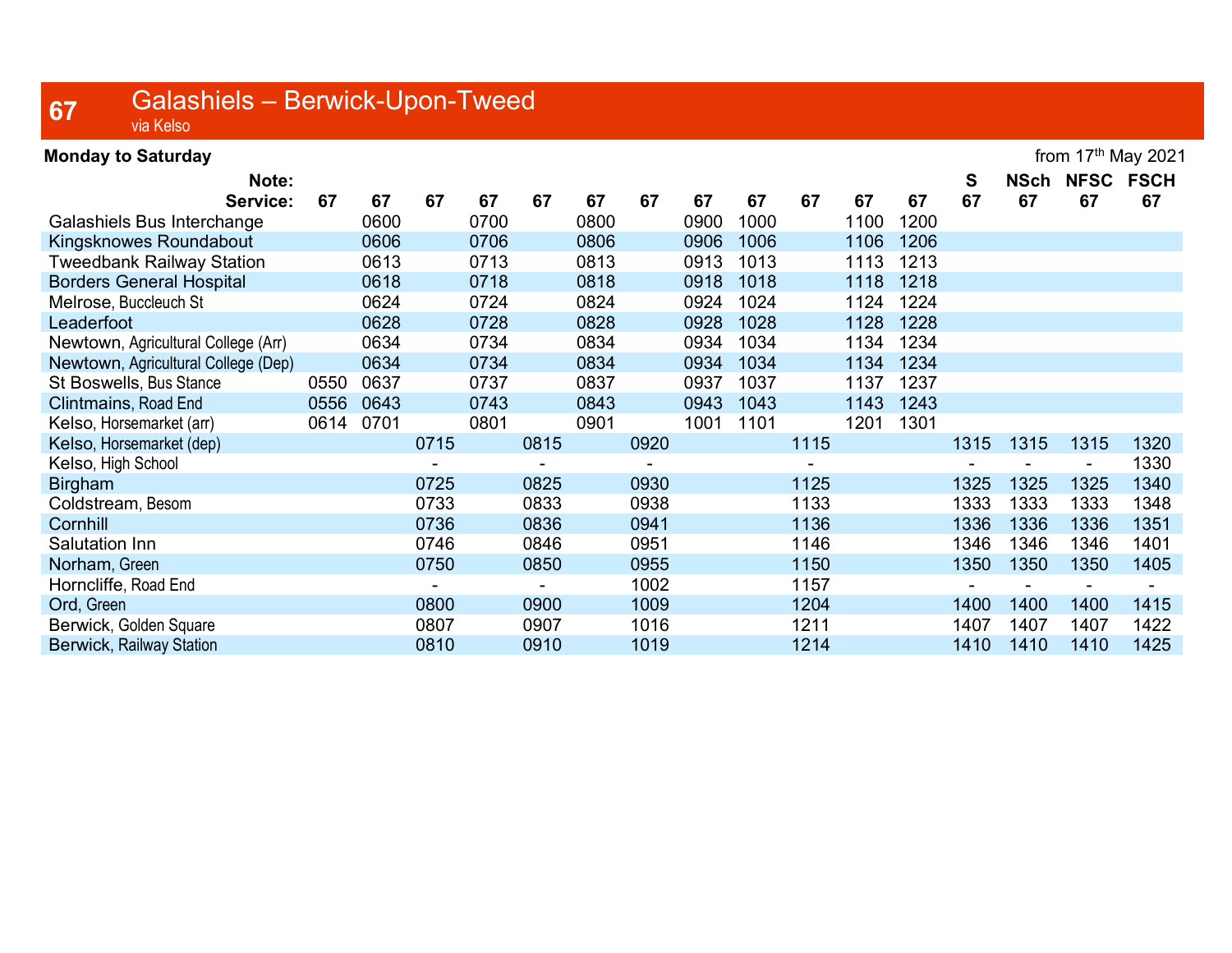| Note:                               |      |      | <b>NSch</b> | <b>FSCH</b> | S    | <b>NFSC</b> |      |      |      |      |      |      |      |      |
|-------------------------------------|------|------|-------------|-------------|------|-------------|------|------|------|------|------|------|------|------|
| Service:                            | 67   | 67   | 67          | 67          | 67   | 67          | 67   | 67   | 67   | 67   | 67   | 67   | 67   | 67   |
| Galashiels Bus Interchange          | 1300 | 1400 |             |             |      |             | 1500 | 1600 |      | 1700 |      | 1800 | 1900 | 2000 |
| Kingsknowes Roundabout              | 1306 | 1406 |             |             |      |             | 1506 | 1606 |      | 1706 |      | 1806 | 1906 | 2006 |
| <b>Tweedbank Railway Station</b>    | 1313 | 1413 |             |             |      |             | 1513 | 1613 |      | 1713 |      | 1813 | 1913 | 2013 |
| <b>Borders General Hospital</b>     | 1318 | 1418 |             |             |      |             | 1518 | 1618 |      | 1718 |      | 1818 | 1918 | 2018 |
| Melrose, Buccleuch St               | 1324 | 1424 |             |             |      |             | 1524 | 1624 |      | 1724 |      | 1824 | 1924 | 2024 |
| Leaderfoot                          | 1328 | 1428 |             |             |      |             | 1528 | 1628 |      | 1728 |      | 1828 | 1928 | 2028 |
| Newtown, Agricultural College (Arr) | 1334 | 1434 |             |             |      |             | 1534 | 1634 |      | 1734 |      | 1834 | 1934 | 2034 |
| Newtown, Agricultural College (Dep) | 1334 | 1434 |             |             |      |             | 1534 | 1634 |      | 1734 |      | 1834 | 1934 | 2034 |
| St Boswells, Bus Stance             | 1337 | 1437 |             |             |      |             | 1537 | 1637 |      | 1737 |      | 1837 | 1937 | 2037 |
| <b>Clintmains, Road End</b>         | 1343 | 1443 |             |             |      |             | 1543 | 1643 |      | 1743 |      | 1843 | 1943 | 2043 |
| Kelso, Horsemarket (arr)            | 1401 | 1501 |             |             |      |             | 1601 | 1701 |      | 1801 |      | 1901 | 2001 | 2101 |
| Kelso, Horsemarket (dep)            |      |      | 1515        | 1515        | 1515 | 1540        |      |      | 1715 |      | 1815 |      |      |      |
| Kelso, High School                  |      |      |             |             |      | 1550        |      |      |      |      |      |      |      |      |
| <b>Birgham</b>                      |      |      | 1525        | 1525        | 1525 | 1600        |      |      | 1725 |      | 1825 |      |      |      |
| Coldstream, Besom                   |      |      | 1533        | 1533        | 1533 | 1608        |      |      | 1733 |      | 1833 |      |      |      |
| Cornhill                            |      |      | 1536        | 1536        | 1536 | 1611        |      |      | 1736 |      | 1836 |      |      |      |
| Salutation Inn                      |      |      | 1546        | 1546        | 1546 | 1621        |      |      | 1746 |      | 1846 |      |      |      |
| Norham, Green                       |      |      | 1550        | 1550        | 1550 | 1625        |      |      | 1750 |      | ٠    |      |      |      |
| Ord, Green                          |      |      | 1600        | 1600        | 1600 | 1635        |      |      | 1800 |      | ۰    |      |      |      |
| Berwick, Golden Square              |      |      | 1607        | 1607        | 1607 | 1642        |      |      | 1807 |      | 1857 |      |      |      |
| Berwick, Railway Station            |      |      | 1610        | 1610        | 1610 | 1645        |      |      | 1810 |      | 1900 |      |      |      |

Codes:

**NSch** School Holidays

FSCH Friday Schooldays

**NFSC** Monday to Thursday Schooldays Only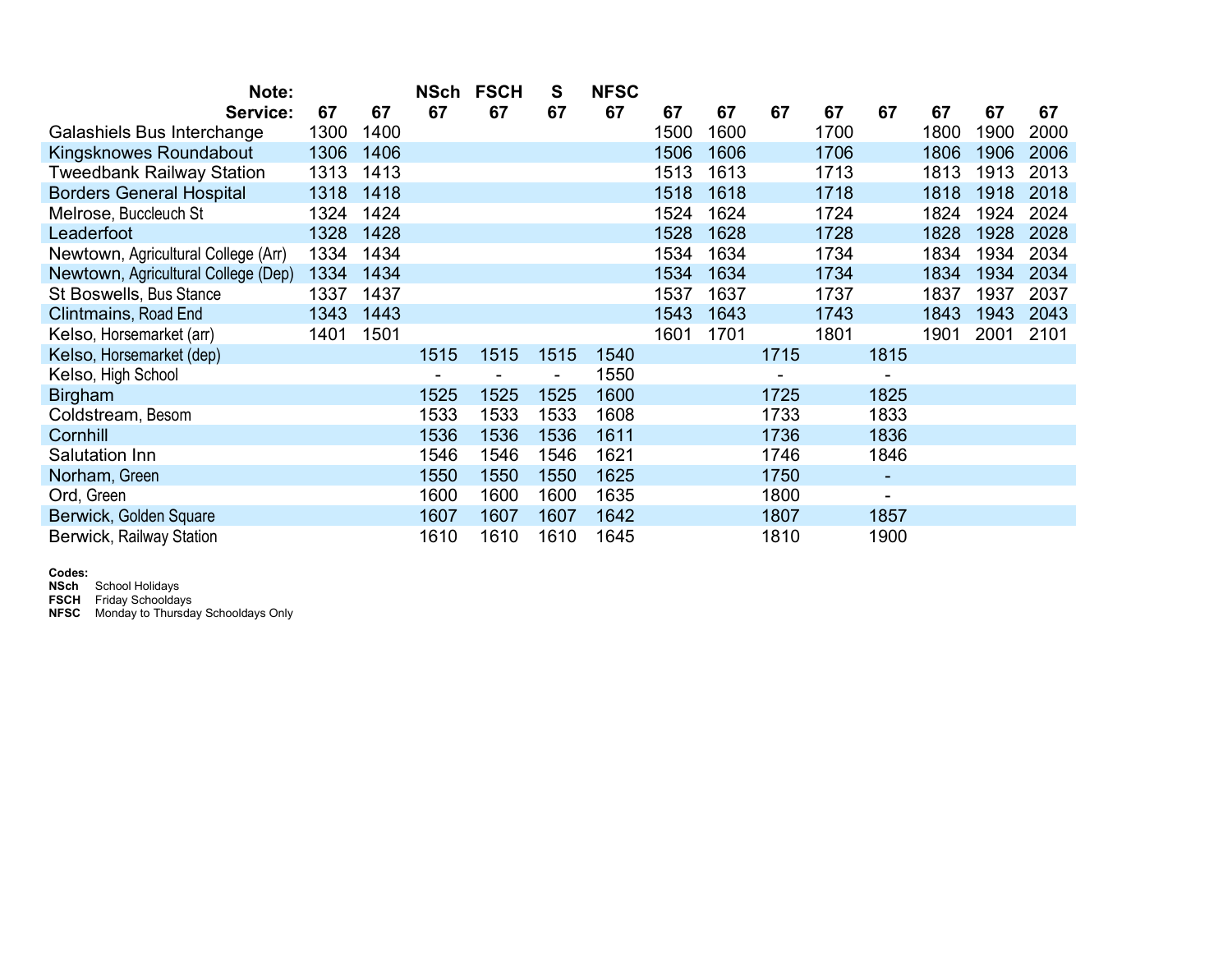## **67** Berwick-Upon-Tweed - Galashiels

| <b>Sunday</b>                   |      |      |      |      |      |      |      |      |      |      |
|---------------------------------|------|------|------|------|------|------|------|------|------|------|
| Service:                        | 67   | 67   | 67   | 67   | 67   | 67   | 67   | 67   | 67   | 67   |
| Berwick, Railway Station        | 0855 |      |      | 1255 |      |      | 1600 |      |      |      |
| Berwick, Golden Square          | 0900 |      |      | 1300 |      |      | 1605 |      |      |      |
| Ord, Green                      | 0907 |      |      | 1307 |      |      | 1612 |      |      |      |
| Horncliffe, Road End            | 0914 |      |      | 1314 |      |      |      |      |      |      |
| Norham, Green                   | 0921 |      |      | 1321 |      |      | 1622 |      |      |      |
| Salutation Inn                  | 0925 |      |      | 1325 |      |      | 1626 |      |      |      |
| Cornhill                        | 0935 |      |      | 1335 |      |      | 1636 |      |      |      |
| Coldstream, Henderson Park      | 0938 |      |      | 1338 |      |      | 1639 |      |      |      |
| <b>Birgham</b>                  | 0946 |      |      | 1346 |      |      | 1647 |      |      |      |
| Kelso, Woodmarket (arr)         | 0958 |      |      | 1358 |      |      | 1659 |      |      |      |
| Kelso, Woodmarket (dep)         |      | 1005 | 1205 |      | 1405 | 1605 |      | 1705 | 1805 | 2005 |
| Clintmains, Road End            |      | 1021 | 1221 |      | 1421 | 1621 |      | 1721 | 1821 | 2021 |
| <b>St Boswells, Bus Stance</b>  |      | 1028 | 1228 |      | 1428 | 1628 |      | 1728 | 1828 | 2028 |
| Newtown SBC building            |      | 1032 | 1232 |      | 1432 | 1632 |      |      | 1832 | 2032 |
| Melrose, Square                 |      | 1039 | 1239 |      | 1439 | 1639 |      |      | 1839 | 2039 |
| <b>Borders General Hospital</b> |      | 1044 | 1244 |      | 1444 | 1644 |      |      | 1844 | 2044 |
| Tweedbank Railway Station       |      | 1049 | 1249 |      | 1449 | 1649 |      |      | 1849 | 2049 |
| Kingsknowes Roundabout          |      | 1054 | 1254 |      | 1454 | 1654 |      |      | 1854 | 2054 |
| Galashiels Interchange          |      | 1100 | 1300 |      | 1500 | 1700 |      |      | 1900 | 2100 |